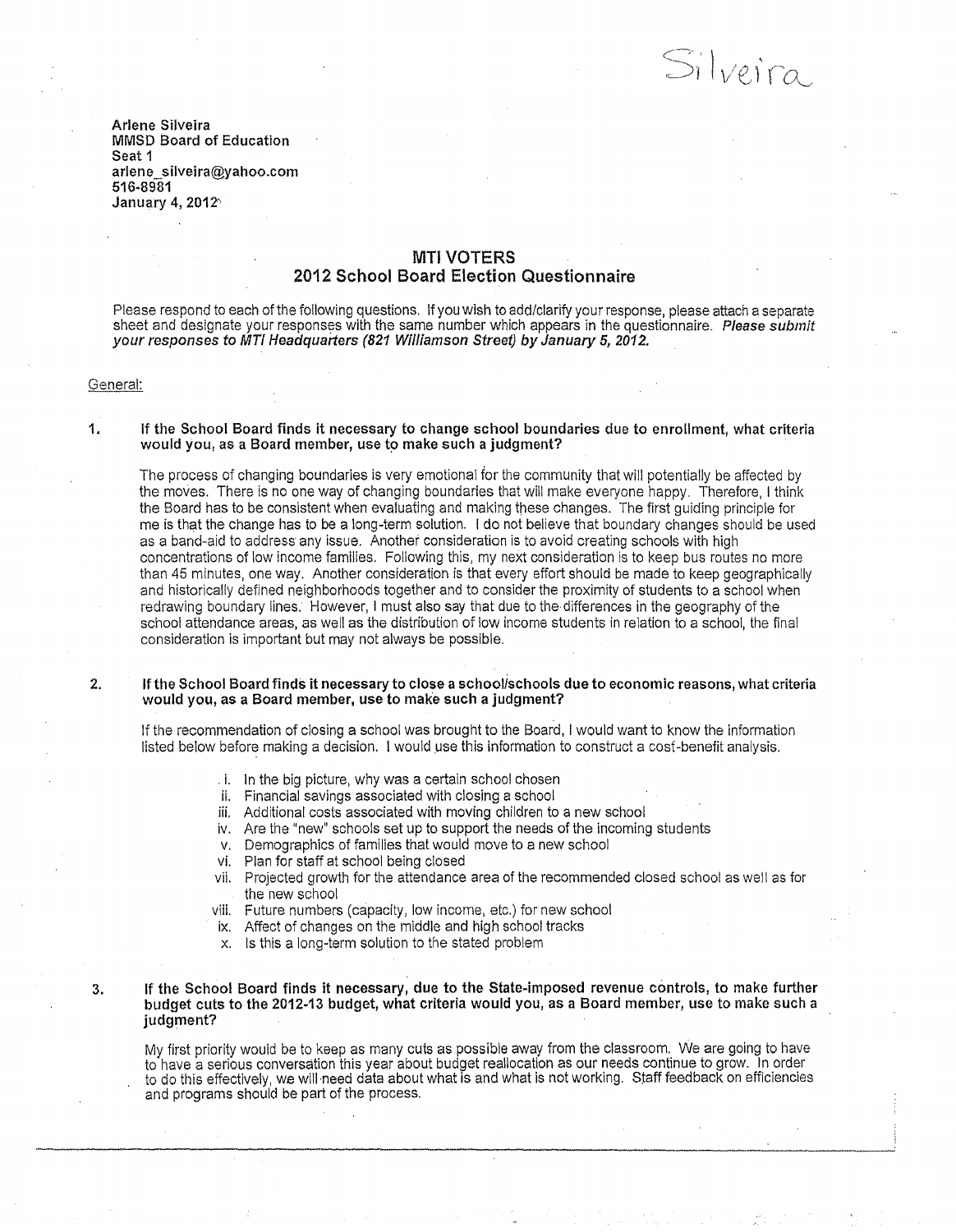### 4. Identify specific MMSD programs and/or policies which you believe should to be modified, re-prioritized, or eliminated, and explain why.

Regarding programs, this is difficult because we have so little data on program effectiveness. We are in the middle of a literacy program evaluation which hopefully will bring information as to what is/is not working. The district and the Board have to be willing to make changes if the data shows something is not working. Program evaluation for the sake of doing an evaluation means nothing unless something is done with the information. *information* 

Regarding policy, I would like to look at all of the board policies to ensure relevance. I am a believer in some form of policy governance and question whether all of the board policies should actually be board policy as opposed to administrative policy. I advocate continuing to look at the student code of conduct and related policies (i.e., suspension and expulsion) to ensure relevance, effectiveness and consistency. We have to ensure these policies work for students, staff and school. Policies like the student code of conduct also need input from people in the schools n a daily basis. This type of input is missing from a number of our policies.

### 5. What should the District do to reduce violence/assure that proper discipline and safety (of the learning and working environment) is maintained in our schools?

I believe a consistent (equitable) behavior support system should be in place across the district at all school levels. There should be expectations for a consistent response from administrators at all schools. In addition, any response to a behavior Incident needs to be done in a fair and timely manner. With the high mobility of the MMSD, a consistent program implemented across the district is needed so children will understand rules and behavior, irrespective of attendance area. I also strongly support on-going staff training on how to· respond to difficult situations. With that said, the jury is still out in my mind on the effectiveness of PSIS.

I am concerned about the increase in gang activity in our community and how it may impact our schools. At my request, board members met with members of the MPD gang task force who have Ideas about working with our schools, especially on the prevention and early intervention end of issues.

The district issued a report on School Safety Recommendations in December 2010. There are a number of different tactics listed in the report that should be explored. There is an emphasis on violence prevention.

Engagement in school is critical. Many discipline problems arise because students lack a sense of belonging. I was an advocate for the positions at our 4 high schools that focus on the "high flyers" and work with them to help keep their focus in the schools. I am concerned about cuts we have made to the social worker, psychologist and guidance positions and would like to see data on how this has affected discipline and school climate.

I strongly believe that there are children in our schools who need to be in different learning environments that would benefit both the student and the school. I support looking at our alternative programs to see if there is a way we can accommodate more children, including increased middle school and elementary offerings. We have a pilot program running in Whitehorse Middle School this year. I look forward to the evaluation.

I am still concerned about our code of conduct and lack of Input from people who are in the schools on a dally basis.

### 6. Do you agree that the health insurance provided to District employees should be mutually selected through collective bargaining?

<sup>X</sup>YES \_\_ NO

### 7. Explain your concerns/proposed solutions relative to the District's efforts to reduce the "achievement gap".

This question requires a lengthy answer. Rather than get into details, I have put my thoughts in more of an outline response. Although we have made small strides in closing the achievement gap, we have a long way to go before we can say we have been successful for all of our students. Urgency is key as we move forward. It will take many comprehensive strategies to close the gap. We must ensure that the focus in on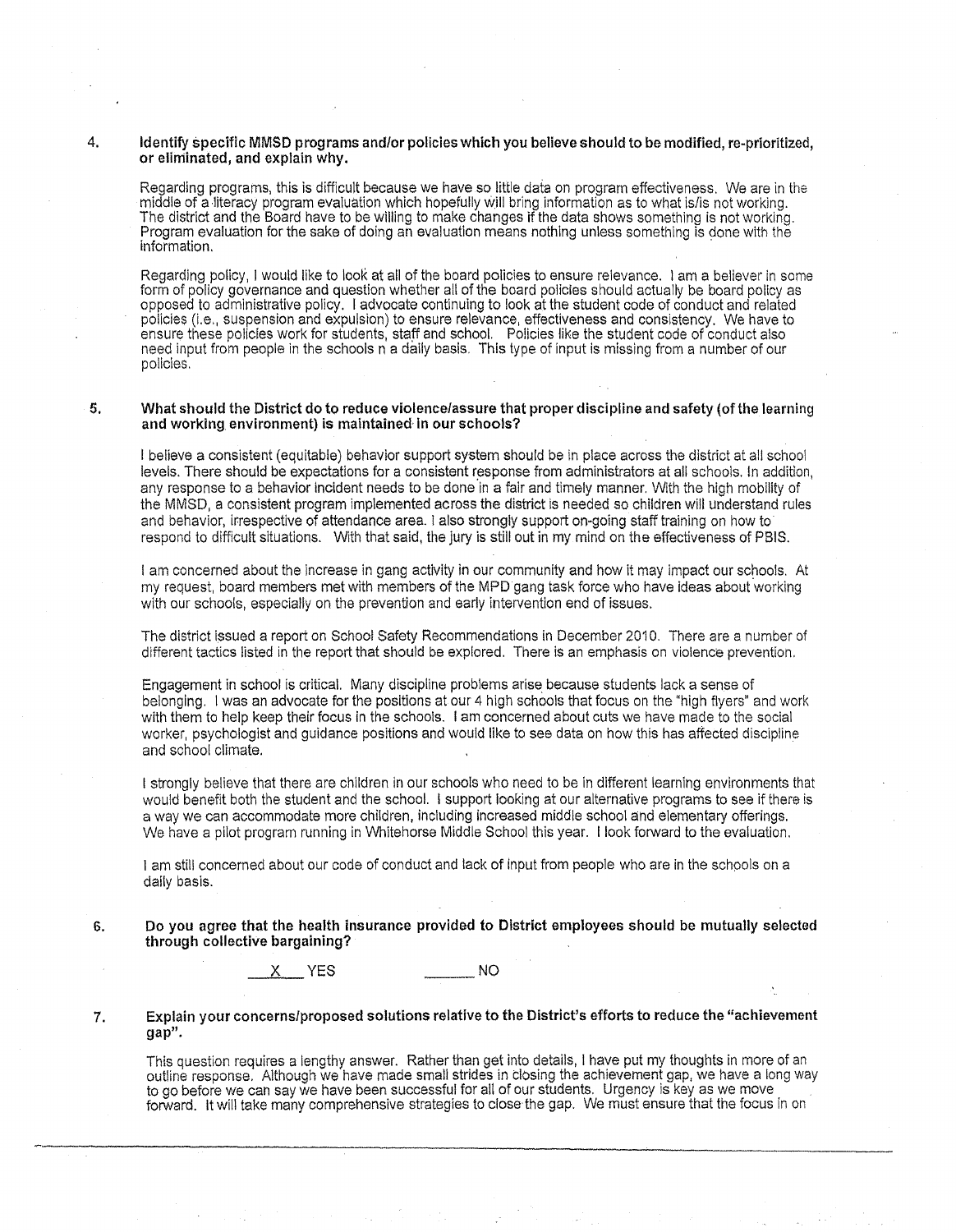. financing and implementing the many strategies we believe will work for our students.

In order to effectively address closing the achievement gap, we need to look not only at our schools but also into our community. Social, economic and educational factors come into play when looking at a child and their ability to learn. Therefore, we must look at these factors when looking for ways to increase achievement efforts. Richard Rothstein outlines 3 tracks that should be pursued to narrow the achievement gap. I strongly agree with these tracks. I have listed the tracks and then some specifics for the MMSD. As mentioned, this is an outline only and does not include the specifics under each item.

- 1. In-school improvement efforts that raise the quality of instruction
	- a. Find ways to increase TIME with students. (I.e., extended school day, extended school year, double dosing, etc.)
		- b. Culturally relevant curriculum
		- c. Focus on smaller class size<br>d. Look at putting more teache
		- Look at putting more teachers/staff back into the class room
		- e. Implement multi-faceted plan for the recruitment of minority teachers/staff/administrators
		- f. Increase efforts to get people of color involved in the schools through mentoring programs, Schools of Hope, etc.<br>Re-initiate district and in-school discussions on cultural competency
		-
		- h. Evaluate programs in place like Schools of Hope and AVID. Evaluate expansion of programs that are working.<br>i. With the high mobility rate of some students, we must look at ways to help stabilize

students' school experience by ensuring supportive and consistent enrollment processes across the district.

- j. Consistent expectations and discipline across schools<br>k. All children must be engaged in a high level, challengir
- All children must be engaged in a high level, challenging curriculum
- Resources must be allocated to equitably address needs
- m. Evaluate our alternative education programs and determine if there is a need for additional programs to meet the needs of some of our students
- n. Focus on transition years
- .o. Early intervention programs
- p. Evaluate what is working in individual schools and see if programs can be expanded
- 
- 2. Expanding the definition of schooling<br>a. Increased access to school activities and reading in the summer through MSCR programs, increased library hours, expanded summer school offering
	- b. Closely monitor the cognitive/social-emotional effects of 4K on low income students. Adjust curriculum as needed.
	- c. Expand programs such as Play and learn and Mobile Play and Learn
	- d. Re-evaluate the parent involvement policies and find better ways to bring families into the schools. I made a budget amendment in June to add a parent engagement position for African American famllies. A person was hired for the job in late December.
	- e. Explore reinitiating family liaisons at individual schools<br>f. Increase community partnerships to bring programming
	- Increase community partnerships to bring programming to our children during non-school hours
- 3. Social and economic policies that enable children to begin/attend school more equally ready to learn
	- a. Continue the partnerships with the health care providers in the community to provide services to students and schools
	- b. Housing patterns need to be evaluated for future development
	- c. Work with city on their neighborhood intervention initiatives
	- d. Develop ways to educate parents on how to support their child's learning experience
	- e. Continue focus on initiatives identified in the United Way "Born Learning" initiative

# 8. Should planning time forteachers be increased? If yes, how could this be accomplished?

I strongly believe that ample planning time for teachers is essentiaL With all of the challenges being faced by our teachers on a daily basis, planning time is critical for them to be effective in (he classroom. My preference is to see a shift in the planning time with more time devoted to individual teacher planning and less time devoted to district training. I would like to see more staff input solicited on the focus of the district professional development as well.

9. Given that the Wisconsin Association of School Boards rarely supports the interests of the Madison Metropolitan School District, do you support the District withdrawing from the WASB? Please explain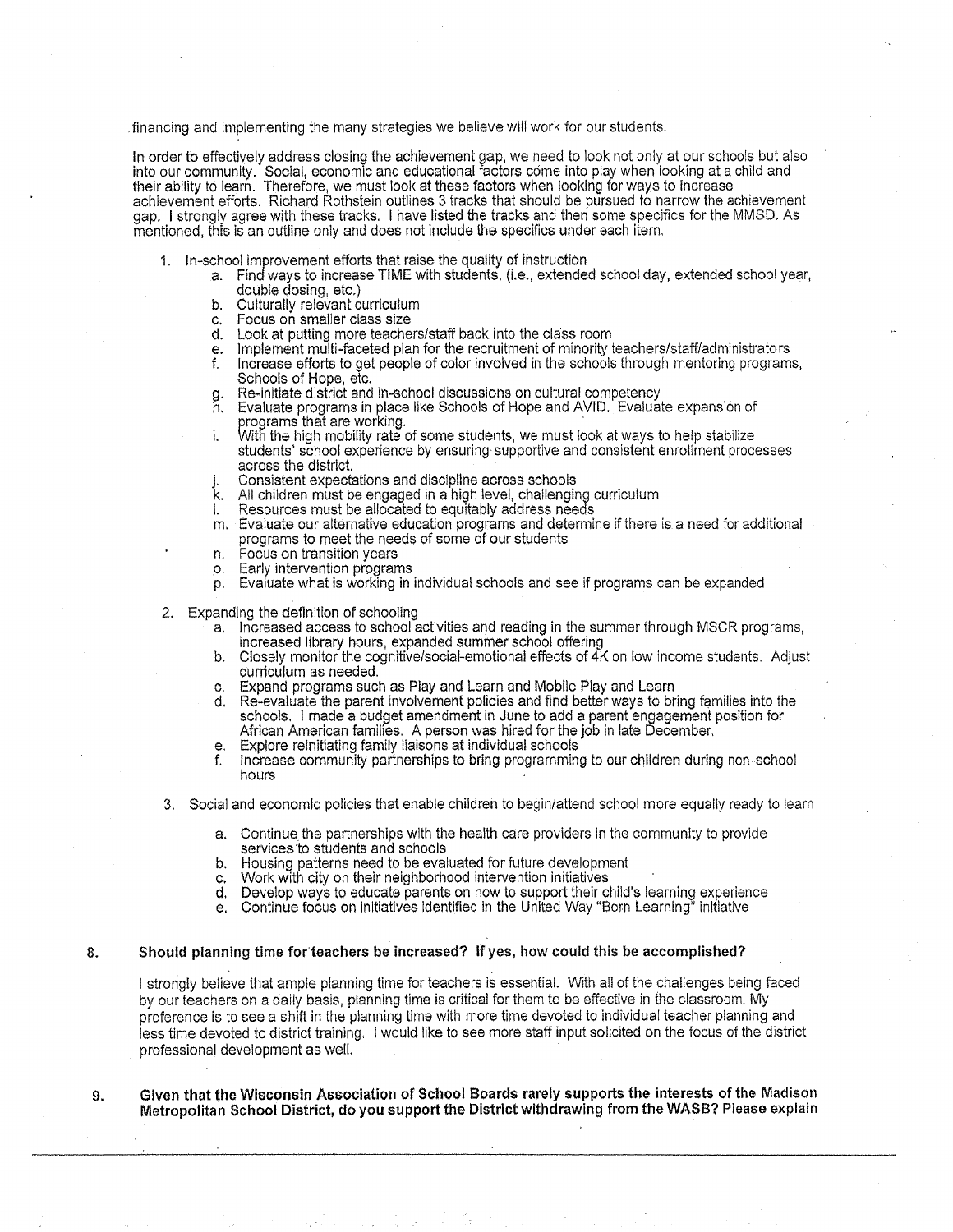your rationale.

Yes. For the first time I believe the district should withdraw from WASB. I see no benefits to school districts the size of MMSD.

| 10. | From what sources do you believe that public schools should be funded?<br>I believe that public schools should be funded with tax dollars and think we should look at a systems that fund<br>schools with tax dollars beyond property taxes. |  |
|-----|----------------------------------------------------------------------------------------------------------------------------------------------------------------------------------------------------------------------------------------------|--|
|     |                                                                                                                                                                                                                                              |  |

 $YES$  X NO

11. Do you support the Wisconsin Alliance for Excellent School' (WAES) initiative to raise sales tax by 1% to help fund schools?

 $\mathsf{Y} \times \mathsf{Y}$  YES  $\mathsf{X} \times \mathsf{Y}$  NO

12. Do you support class sizes of 15 or less for the primary grades?

<sup>X</sup>YES \_\_\_ NO

13. Do you support:

a. The use of public funds (vouchers) to enable parents to pay tuition with tax payers' money for religious and private schools?

\_\_\_\_\_ YES \_\_\_\_\_\_ X\_\_\_ NO

b. The expansion of Charter schools within the Madison Metropolitan School District? \_ \_,\_x~·\_YES \_\_\_ NO

I would consider support of a charter school if the proposal addresses a student need that is not being met by the district and it is an instrumentality of MMSD. Cost is also an important factor for me.

c. The Urban League's proposed "Madison Preparatory Academy" as a charter school which would not

be an instrumentality of the district?<br>\_\_\_\_\_\_YES \_\_\_\_\_\_\_X\_\_\_ NO

14. Do you agree that the work ofteachers I.e. work ofthose in MTI's teacher bargaining unit, should *not* be

performed by others (sub-contracted)? \_X\_ YES \_\_\_ NO

15. List MMSD staff and Board member(s) from whom you do or would seek advice.

I work most closely with Marj Passman on the board. I do not hesitate to contact any board member for opinions or information, if needed. Depending on the issue, I talk with many different teachers/staff and/or principals to get feedback on what is happening in the schools.

16. Is your candidacy being promoted by any organization? If yes, please name such organization{s).

 $YES$   $X$  NO

17. Have you ever been employed as a teacher? If yes, please describe why you left the teaching profession.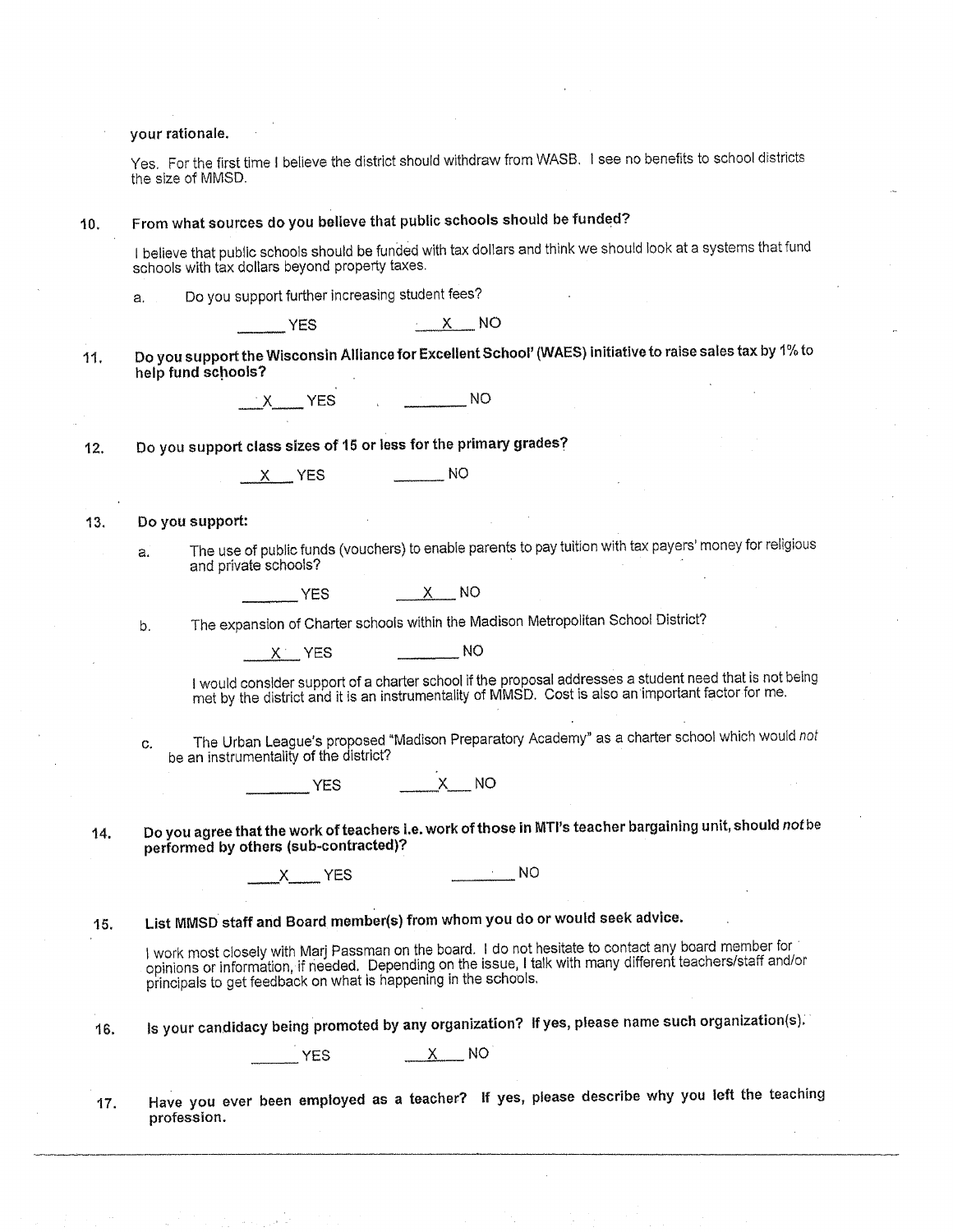While not formally "employed" as a teacher, I did receive a BS in biology, chemistry and secondary education. I was certified to teach in Massachusetts and had completed my student teaching. At that time, I made the decision to pursue more advanced science training and received my MS in molecular biology. 1 was a teaching assistant in graduate school and have kept involved in education at Promega, the company at which I work.

### 18. Do you support the inclusion model for including Title 1, EEN and ESL students in the regular education classroom? Why/why not?

Yes, I support the inclusion model as stated above. I believe inclusion maximizes individual growth and affords a sense of belonging to all involved. I believe in order to have a strong inclusive program, there must be good communication between administration, staff and parents; there must be an adequate number of staff in the classroom; and all staff must have appropriate training and resources to deliver a differentiated and challenging curriculum, so all children benefit.

I do not think that inclusion is an all or none philosophy, however. There are children that may need to be challenged differently and require direct instruction through pull-out, cluster groupings, honors classes, etc.

The key is to make sure we are meeting the needs of our individual students.

# 19. What grouping practices do you advocate for talented and gifted (TAG) students?

Cluster groupings are described in the TAG plan approved by the Board in August.

Although I do believe that we needed to look at our course offerings in our high schools, I do not like the way the<br>high school plan was rolled out, with very little input from staff, students and community. I look forward the evaluation of the courses offered at the high schools this year and who was enrolled in the new classes.

#### 20. Aside from limitations from lack of adequate financial resources, what problems do you feel exist in meeting TAG students' needs at present, and how would you propose to solve these problems?

In its response letter regarding district compliance if the area of serving our gifted and talented students, DPI required the following of the TAG department: 1) establish a plan and designate a person to coordinate the gifted and talented program that includes an identification process and discussion of program opportunities for identified students; 2) identify gifted and talented students; 3) provide a policy statement ensuring that identified gifted and talented students are provided access to appropriate programming without charge; 4) develop a comprehensive description of programming options for all five areas of identification to be included in the gifted education plan; 5) provide an opportunity for parental participation in the programming decisions.

#### 21. The Board of Education has moved from the development of policy to becoming involved in implementation of policy; i.e. matters usually reserved to administration. Some examples are when it:

a. Decided to hear parents' complaints about a teacher's tests and grading.

b. Decided to modify the administration's decision about how a State Statute should be implemented.

#### Do you believe that the Board should delegate to administration the implementation of policy which the Board has created and the implementation of State Statutes?

Yes. I believe that a policy governance model in the Board-Superintendent relationship is critical to moving this district forward. The Board should create policy and then delegate to the administration the implementation of the policy. The Board should be responsible for, arid be held accountable for, ensuring that policy is implemented in a manner consistent with the goals/direction of the Board.

#### Do you believe that the Board should delegate to administration the implementation of State Statutes?

Yes. Administration should be responsible for the implementation of State Statutes. The Board should be responsible for, and be held accountable for, ensuring that policy is implemented in a manner consistent with the goals/direction of the Board and consistent with the State Statutes.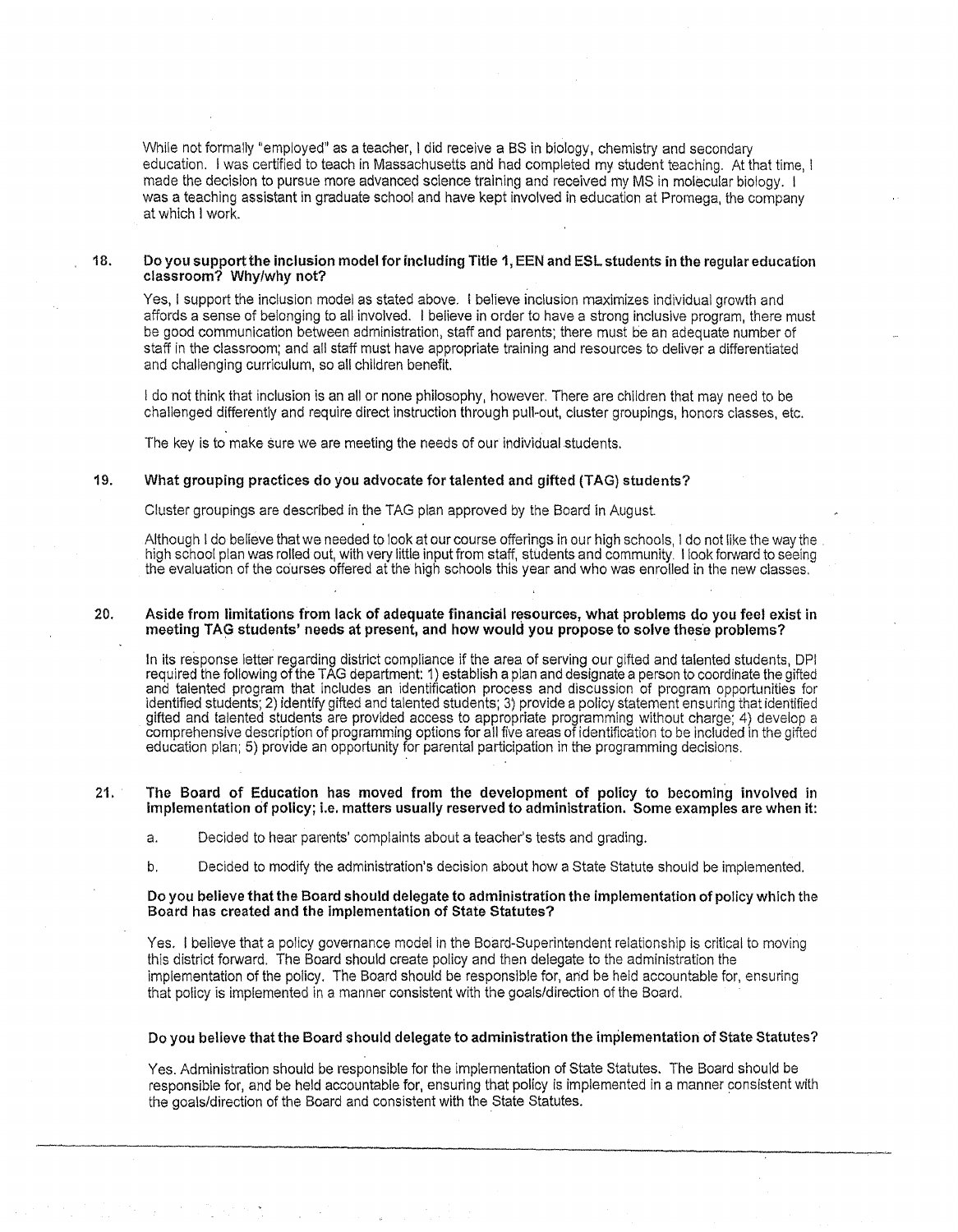#### Do you support the Board exploring a means to make their meetings more efficient?

Yes. I took a leadership role in streamlining meeting (Le. consent agendas) so we·could spend more time on discussion. Board agendas have recently become too long again so I would !ike to look a further ways to streamline the meetings in 2012.

Do you support a merit pay scheme being added to the Collective Bargaining Agreement? If yes, based on which performance indicators?

I have concerns about merit pay in an educational setting and I have not seen any systems in public education that have been successful. There are so many factors out of the control of staff. My concern is that it would divide staff.

### 22. Do/did/will your children attend private or parochial schools during their K~12 years? If no, and if you have children, what schools have/will they attend{ed)?

No. My daughter attended Leopold Elementary, Cherokee Middle and West High Schools .. She is currently a sophomore at UW-Milwaukee.

23. Given Act 10's negative Impact on Collective Bargaining Agreements, will you introduce and vote for a motion to adopt the Collective Bargaining Agreements negotiated between MTI and The Madison Metropolitan School District as MMSD policy?

 $X$  YES  $N$  NO

#### Legislation

24. Will you introduce and vote for a motion which would direct the Wisconsin Association of School Boards to request the introduction and promote the passage of legislation to eliminate the revenue controls on public schools and return full budgeting authority to the School Board?

---~.X~- YES \_\_\_ NO

25. Will you introduce and vote for a motion to direct the Wisconsin Association of School Boards to request the introduction and promote the passage of legislation to prohibit the privatization of public schools via the use of tuition tax credits (vouchers) to pay tuition with taxpayers' money to private or religious schools?

X YES NO

26. Will you introduce and vote for a motion to seek passage of legislation Which will limit further expansion of District funded charter schools, which are *not* instrumentalities of the District?

X YES NO

27. Will you introduce and vote for a motion to direct the Wisconsin Association of School Boards to request the introduction and promote the passage of legislation which will maintain or expand the benefit level of the Wisconsin Family and Medical Leave Act?

 $X$  YES  $\qquad \qquad \blacksquare$  NO

28. Will you introduce and vote for a motion to direct the Wisconsin Association of School Boards to seek passage of legislation which will require full State funding of any State~mandated program?

X YES \_\_\_ NO

29. Will you introduce and vote for a motion to direct the Wisconsin Association of School Boards to seek passage of legislation which will provide adequate State funding of public education?